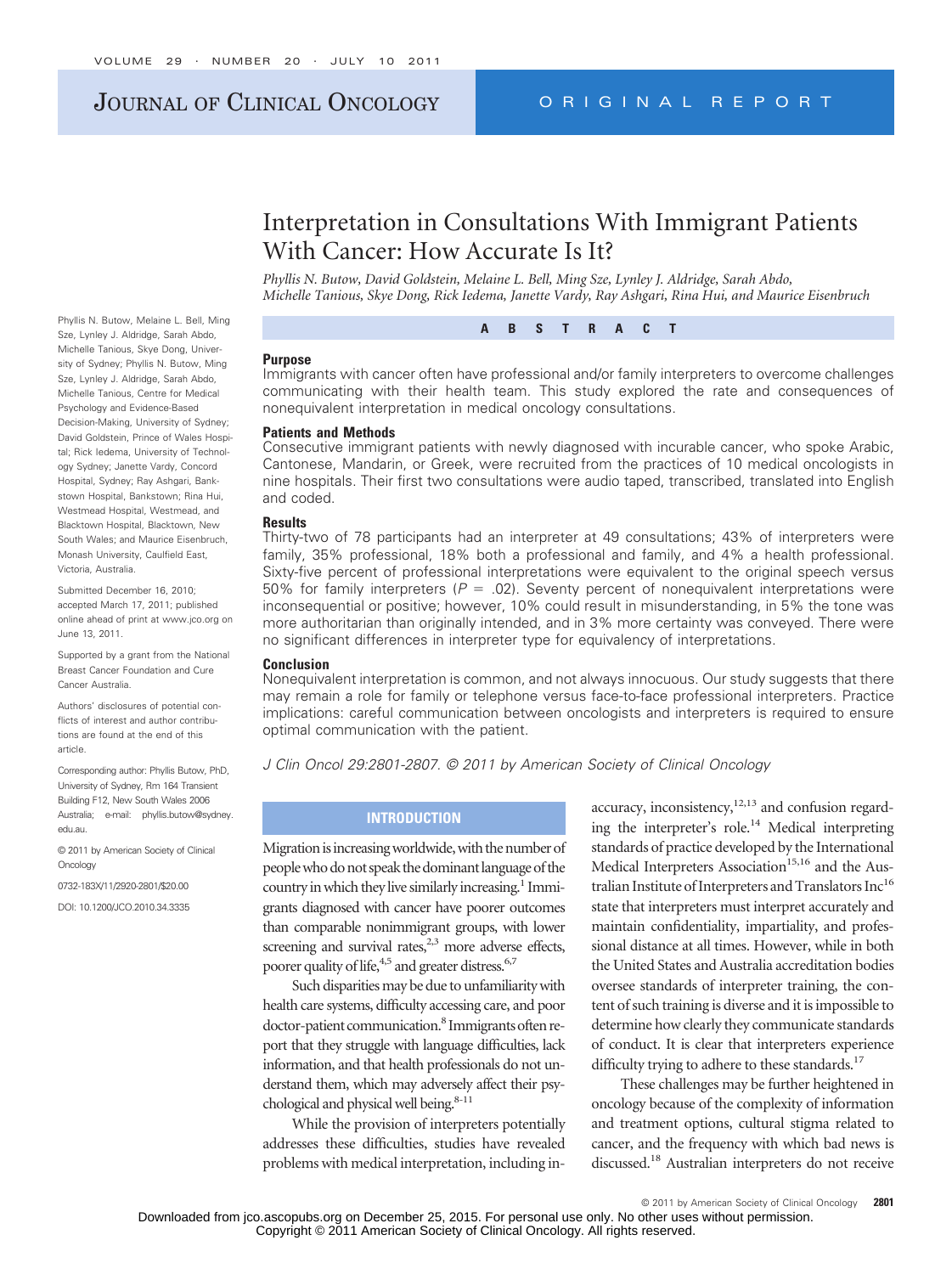oncology-specific training and often interpret across diseases; thus their knowledge of oncology-specific terms and issues may be limited. However, no studies to date have explored oncologist/interpreter/ patient communication in the adult oncology setting.

This study aimed to describe the equivalency of messages conveyed by interpreters, the nature of differences in interpreted messages when they occurred, their possible impact on the immigrant patient with cancer, and predictors of nonequivalentinterpretations. This study is part of a larger study evaluating immigrant-oncologist communication.

## **PATIENTS AND METHODS**

#### *Community Advisory Boards and Patients and Methods*

Three community advisory boards comprising health professionals, community representatives, and consumers from each language group were established to provide advice on study methods.

Consecutive adult cancer patients who: had newly diagnosed incurable cancer either at first presentation or as a recurrence; had either immigrated to Australia from countries where Arabic, Cantonese, Mandarin, or Greek is spoken, or were born in Australia or another predominantly English speaking country and were of Anglo-Australian ethnicity; and where possible at least one family member/friend accompanying the patient to their consultation, were recruited from the practices of 10 medical oncologists in nine hospitals. These language groups are among the largest recent immigrant groups in Australia and encompass diverse nationalities, dialects, religious affiliations, and historical experiences.

#### *Procedure*

Patients were identified as potentially eligible by their oncologist, and introduced to bilingual research staff, who provided further information about the study and gained consent. If a family member was not present, the patient was provided with an information sheet and consent form for the family member, to take home. Patients and carers completed a measure eliciting demographic variables including age, sex, and whether they had any medical or allied health training. Cancer variables were provided by the oncologist.

Where possible, the first two consultations after diagnosis of metastatic disease were audio-taped, transcribed, and translated into English by bilingual researchers with high level language skills in both languages (English, and Arabic, Chinese, or Greek) and coded, using the English translation. Consultations could include a family member/friend and often included an interpreter. We chose this point of the cancer trajectory because it is a time of heightened need for information and emotional support, when effective doctor-patient communication is arguably critical. After the second consultation, the patient and family member were interviewed by a bilingual researcher regarding their consultation experience.

#### *Coding*

We developed a coding system for analyzing interpretations based on the literature on immigrant communication and interpretation challenges<sup>8-29</sup> and a careful reading of 20 consultations. The coding system was discussed, refined, manualized, and applied by the authors to five consultations. Disparities in coding were discussed and resolved. A further three consultations were coded and final changes made. Two coders completed the coding.

The consultation was divided into speech units which change when a person stops speaking. The coder noted for each speech unit who was speaking (ie, doctor, patient, family/friend, professional interpreter in person or on telephone, family/friend interpreter); we also coded to whom the speech was directed (same categories). All interpretations were coded as equivalent or nonequivalent to the source speech. If not equivalent, we coded how the speech had changed (eg, missing information, added information) and our perception of the potential impact of that change (Table 1). Codes were transferred into SAS version 9.2 (SAS Institute, Cary, NC) for analysis.

The coders were bilingual (in English, and Chinese or Arabic) and so for most transcripts could refer back to the original language transcript if necessary. They recoded a random 10% of their own and the other's consultations to determine intra- and inter-rater reliability. Reliability was considered by calculating the mean proportion of equivalently interpreted speech units for six patients (inter-rater) and five patients (intrarater). Inter- and intrarater reliability for identical interpretation was 80% and 92%; for "what had changed" was 90% and 97%, respectively; and for the outcome of this change 78% and 82%.

The Human Research Ethics Committees at the University of Sydney and at all participating sites approved the study.

#### *Analysis*

To model the proportion of interpreted speech units that were equivalent, we used binary mixed models with a random subject effect, as implemented in SAS version 9.2 Proc NLMixed and Glimmix (SAS Institute, Cary, NC). This accounted for the lack of independence in the data (multiple speech units and multiple consultations for each patient). To explore predictors of potentially negative nonequivalent interpretations, we collapsed the following coding categories: misinformation, authoritative/paternalistic, euphemistic, less certainty, or more certainty. Predictors considered of nonequivalent interpretations were: patient age, acculturation, years in Australia, sex, language group, and English ability, whether the interpreter was a professional, and the content and function of the speech.

## **RESULTS**

Ten oncologists participated; their demographic and practice details are presented in Table 2. Seventy-eight patients participated in the larger study and completed the baseline assessment, of whom 47 were immigrants and 32 had an interpreter present, either professional or family. These 32 patients (20 Chinese, five Arabic, and seven Greek) formed the sample for this analysis. Eighty-six percent of these patients had between one and four family members and/or friends at their cancer consultation, for a total of 58 carers.

Fifty-six percent of 32 patients had two consultations; four had a professional interpreter for one consultation, but not both. We used only the consultation for which an interpreter was present. Sensitivity analyses showed that results changed only very slightly when all data were used, with these patients classified as immigrants with interpreters. This resulted in a total pool of 49 consultations available for analysis.

In these 49 consultations, most frequently the interpreter was professional, physically present (39%), a family member without medical/allied health training (33%), a professional over the phone (14%), and a family member with medical/allied health training (8%; Table 3). We were not able to test the interpreters' knowledge of oncology or its terminology.

Demographic and disease characteristics of patients and family members who had an interpreter present are presented in Table 4. Patients had a median age of 65, and were most commonly diagnosed with lung (38%) or breast cancer (16%). Sixty-one of their carers completed demographic questionnaires. Most often, family members were the spouse (29%) or offspring (52%) of the patient.

#### *Equivalency of Interpretation*

On average, interpretations were equivalent 60% of the time (95% CI, 52% to 68%). Professional interpretations were equivalent 65% of the time, whereas family and friend interpretations were

Downloaded from jco.ascopubs.org on December 25, 2015. For personal use only. No other uses without permission. Copyright © 2011 American Society of Clinical Oncology. All rights reserved.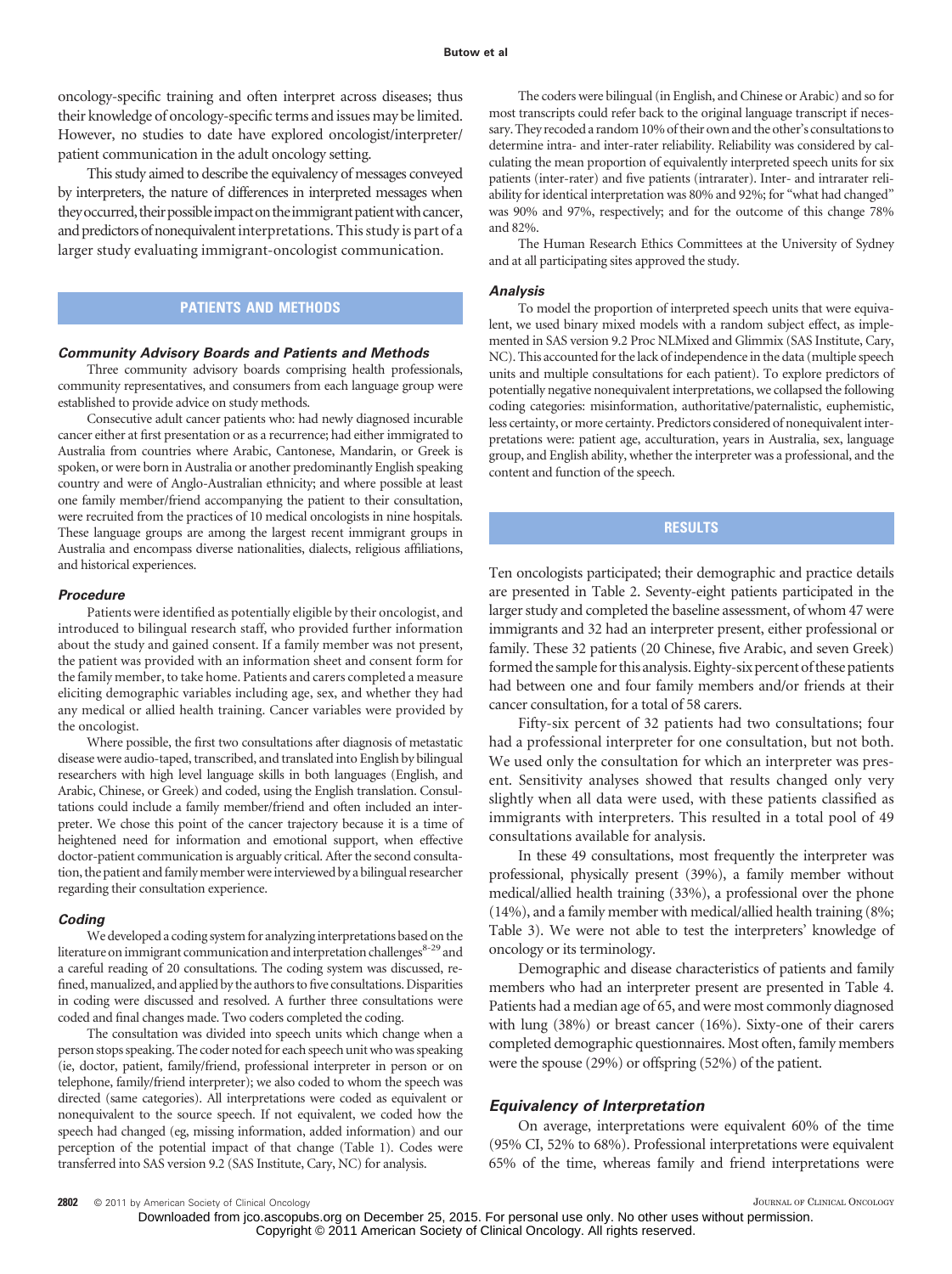#### **Communication With Immigrants With Cancer**

|                                      | Table 1. Mean Proportion of Functionally Non-Equivalent Interpretations With Different Outcomes                                                                                                                                                                                                                                                                                                                                                                                                                                                                                                                                                                                                                                                                                                                                                                                                                                                                      |                 |               |
|--------------------------------------|----------------------------------------------------------------------------------------------------------------------------------------------------------------------------------------------------------------------------------------------------------------------------------------------------------------------------------------------------------------------------------------------------------------------------------------------------------------------------------------------------------------------------------------------------------------------------------------------------------------------------------------------------------------------------------------------------------------------------------------------------------------------------------------------------------------------------------------------------------------------------------------------------------------------------------------------------------------------|-----------------|---------------|
| Outcome                              | Example                                                                                                                                                                                                                                                                                                                                                                                                                                                                                                                                                                                                                                                                                                                                                                                                                                                                                                                                                              | Mean Proportion | Range         |
| No change                            |                                                                                                                                                                                                                                                                                                                                                                                                                                                                                                                                                                                                                                                                                                                                                                                                                                                                                                                                                                      |                 |               |
| Meaning unchanged                    | Dr: You are doing well<br>Int: You are doing fine<br>Professional interpreter                                                                                                                                                                                                                                                                                                                                                                                                                                                                                                                                                                                                                                                                                                                                                                                                                                                                                        | 17.16           | 13.25-21.07   |
| Insignificant information omitted    | Dr: I have booked you in to see the radiation oncologist at 4 pm in the afternoon                                                                                                                                                                                                                                                                                                                                                                                                                                                                                                                                                                                                                                                                                                                                                                                                                                                                                    | 19.40           | 14.24-24.56   |
|                                      | Int: I have booked you in to see the radiation oncologist at 4 pm<br>Professional interpreter                                                                                                                                                                                                                                                                                                                                                                                                                                                                                                                                                                                                                                                                                                                                                                                                                                                                        |                 |               |
| Positive change                      |                                                                                                                                                                                                                                                                                                                                                                                                                                                                                                                                                                                                                                                                                                                                                                                                                                                                                                                                                                      |                 |               |
| Corrected or clarified information   | Dr: The medication that we gave you for nausea can cause constipation and<br>that's why it's important to take that Blacity regularly<br>Int: Because the medication that he's given for your nausea will cause<br>constipationthat's why he also gives you a medication for your bowel<br>movement. You have to take that medication for your bowel movement<br>regularlyyou have to take that more often  you have to take that on time<br>Health professional interpreter                                                                                                                                                                                                                                                                                                                                                                                                                                                                                         | 21.61           | 14.58-28.64   |
| Message simplified                   | Dr: With the first 2 cycle of treatment, we already are seeing that your two                                                                                                                                                                                                                                                                                                                                                                                                                                                                                                                                                                                                                                                                                                                                                                                                                                                                                         | 5.96            | 3.02-8.91     |
|                                      | tumor markers are coming down<br>Int: After 2 cycle of treatment, your cancer index, your cancer cells index shown<br>in your blood test report are already going down from there                                                                                                                                                                                                                                                                                                                                                                                                                                                                                                                                                                                                                                                                                                                                                                                    |                 |               |
|                                      | Professional interpreter                                                                                                                                                                                                                                                                                                                                                                                                                                                                                                                                                                                                                                                                                                                                                                                                                                                                                                                                             |                 |               |
| Comforting, reduced impact           | Dr: Under local anaesthetic only<br>Int: It's only under local anaesthetic not very big issue. Under local anaesthetic you<br>don't have pain you don't have pain or any other discomfort<br>Professional interpreter                                                                                                                                                                                                                                                                                                                                                                                                                                                                                                                                                                                                                                                                                                                                                | 3.88            | 2.02-5.75     |
| Potentially negative change          |                                                                                                                                                                                                                                                                                                                                                                                                                                                                                                                                                                                                                                                                                                                                                                                                                                                                                                                                                                      |                 |               |
| More certainty than original message | Dr: We think there is a 40% chance that the treatment will prolong your life<br>Int: The treatment will prolong your life<br>Family interpreter                                                                                                                                                                                                                                                                                                                                                                                                                                                                                                                                                                                                                                                                                                                                                                                                                      | 3.14            | 1.76-4.51     |
| Less certainty or emphasis than      | Example 1                                                                                                                                                                                                                                                                                                                                                                                                                                                                                                                                                                                                                                                                                                                                                                                                                                                                                                                                                            | 1.46            | $0.70 - 2.23$ |
| original message                     | Dr: You must take the tablets every day for them to work<br>Int: You should take the tablets every day<br>Professional interpreter<br>Example 2<br>Pt: It just can't plug in. Try several locations, can't find the needle<br>Int: Ah, problem locating the vein<br>Pt: The vein is very weak, very small, very weak<br>Int: Hard to locate the site<br>Professional interpreter                                                                                                                                                                                                                                                                                                                                                                                                                                                                                                                                                                                     |                 |               |
| Euphemistic                          | Dr: Your cancer has grown despite the chemotherapy we have given you<br>Intr: The growth in your lungs has got a little bigger, although you have had<br>chemotherapy                                                                                                                                                                                                                                                                                                                                                                                                                                                                                                                                                                                                                                                                                                                                                                                                | 1.39            | $0.01 - 2.76$ |
|                                      | Professional interpreter                                                                                                                                                                                                                                                                                                                                                                                                                                                                                                                                                                                                                                                                                                                                                                                                                                                                                                                                             |                 |               |
| More authoritative or paternalistic  | Example 1<br>Dr: OK and we do know that because of the extent of the disease in the lung, if<br>we didn't change treatment last time, you would be in much more trouble<br>sooner<br>Int: The treatment I used for you is correct. If it is not changed, the situation<br>would be even worse<br>Pt: Yeah, yeah, yeah, you are right, you are right. This, I am very thankful, you<br>tell (the doctor) that I am very thankful to Doctor<br>Professional interpreter<br>Example 2<br>Pt: I'm afraid the radiotherapy has already made me like this [weak], after<br>the chemotherapy I would become even more I can't tolerate<br>Int: (to patient) No! After the radiotherapy your tumor in the lung has grown,<br>and that's why you are like this<br>Int: (to doctor): Yes, she will have the chemotherapy<br>Dr: [not aware of Pt's concern - goes on talking about starting chemotherapy the<br>following week]<br>Pt: Not to start the chemotherapy that soon | 4.99            | 2.79-7.21     |
|                                      | Int: You can't. No. If it is delayed further, it'll become even worse                                                                                                                                                                                                                                                                                                                                                                                                                                                                                                                                                                                                                                                                                                                                                                                                                                                                                                |                 |               |
|                                      | Family Interpreter                                                                                                                                                                                                                                                                                                                                                                                                                                                                                                                                                                                                                                                                                                                                                                                                                                                                                                                                                   |                 |               |
|                                      | (continued on following page)                                                                                                                                                                                                                                                                                                                                                                                                                                                                                                                                                                                                                                                                                                                                                                                                                                                                                                                                        |                 |               |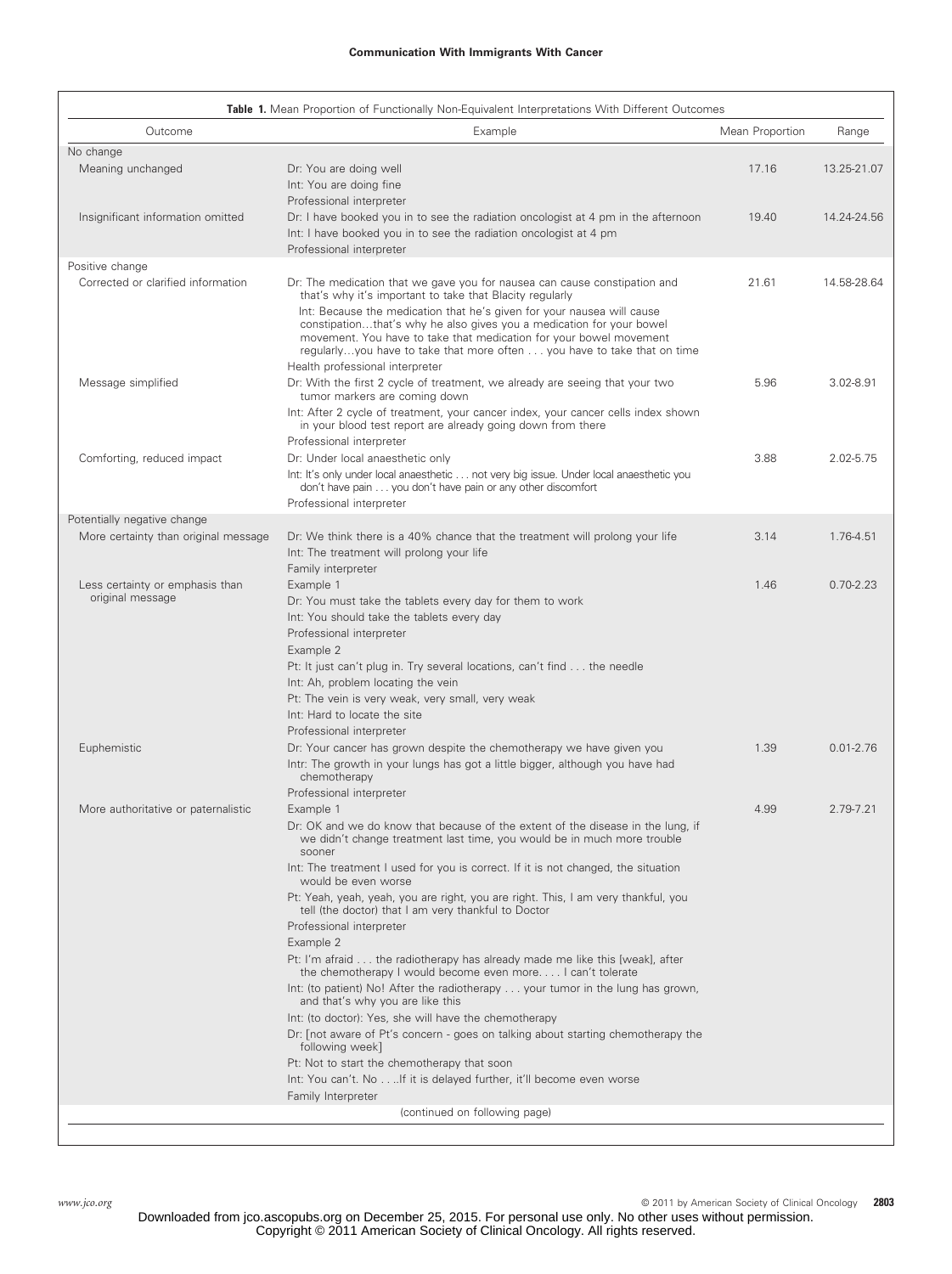| Outcome              | Example                                                                                                                                                                                                                      | Mean Proportion | Range      |
|----------------------|------------------------------------------------------------------------------------------------------------------------------------------------------------------------------------------------------------------------------|-----------------|------------|
| Misinformation given | Example 1                                                                                                                                                                                                                    | 9.74            | 7.26-12.22 |
|                      | Dr: From the information I got from you regarding your tumor in China I don't<br>think that you had that particular receptor looked at                                                                                       |                 |            |
|                      | Int: From the information you gave me about treatment in China, I felt you<br>hadn't received this treatment                                                                                                                 |                 |            |
|                      | Professional Interpreter                                                                                                                                                                                                     |                 |            |
|                      | Example 2                                                                                                                                                                                                                    |                 |            |
|                      | Dr: I think it is better that she knows. Especially when she is asking the<br>question, for her to know and to be very honest with her. She then knows<br>that she can trust me to be honest and I will answer her questions |                 |            |
|                      | Int: Hmm, yeh, yeh                                                                                                                                                                                                           |                 |            |
|                      | Dr: Went on explaining the extent of the disease - 3A lung cancer                                                                                                                                                            |                 |            |
|                      | Int: She said it should be in its initial stage                                                                                                                                                                              |                 |            |
|                      | Family interpreter                                                                                                                                                                                                           |                 |            |

equivalent only 50% of the time (95% CI, 3% to 28% for the difference;  $P = .02$ ). There was no evidence of difference in rates of equivalent interpretations based on who was being interpreted, the content, and whether the professional interpreter was physically present or on the telephone. Among family interpreters with more than five interpretations, there was no evidence of a difference in rates of equivalent interpretations between different relations of the patient (eg, husband, offspring, sister-in-law, unknown;  $P = .8$ ). However, this only represented 14 of 32 patients, and 22 of 50 interpreters.

### *What Changed in Nonequivalent Interpretations?*

Of the 1,274 interpretations which were nonequivalent, we found that on average medical terms were left out or replaced 7% of the time

| Demographic                                                                | No. of Oncologists ( $n = 10$ )     |
|----------------------------------------------------------------------------|-------------------------------------|
| Age, years                                                                 |                                     |
| < 40                                                                       | $\Omega$                            |
| $40 - 50$                                                                  | 9                                   |
| > 50                                                                       | $\mathbf{1}$                        |
| Sex                                                                        |                                     |
| Male                                                                       | 3                                   |
| Female                                                                     | $\overline{7}$                      |
| Ethnicity                                                                  |                                     |
| Anglo/Australian                                                           | 6                                   |
| Other                                                                      | $\overline{4}$                      |
|                                                                            | (2 Chinese, 1 Hungarian, 1 Iranian) |
| Years of experience in oncology                                            |                                     |
| < 10                                                                       | $\overline{2}$                      |
| $10 - 20$                                                                  | 5                                   |
| >20                                                                        | 3                                   |
| Proportion of immigrant patients<br>seen in practice, %                    |                                     |
| < 10                                                                       | 1                                   |
| $10 - 30$                                                                  | $\overline{2}$                      |
| $30 - 50$                                                                  | 5                                   |
| >50                                                                        | $\overline{2}$                      |
| No. using interpreters always or usually<br>(multiple responses permitted) |                                     |
| Professional interpreter face to face                                      | 7                                   |
| Professional interpreter by phone                                          | 1                                   |
| Family member interpreter                                                  | 6                                   |

(4, 9%); information was missing 31% (25, 36%); information was added 15% (11, 18%); words had been changed 40% (35, 45%); and agency had been changed 2% of the time (1, 4%).

## *What Was the Outcome of Nonequivalent Interpretations?*

In many instances, nonequivalent interpretation was judged by coders to have had no effect on the meaning conveyed, an insignificant effect, or potentially a positive effect (Table 1, which includes text exemplars). For example, 21.6% of nonequivalent interpretations were judged to have corrected or clarified information, 5.9% were thought to have simplified information, and 3.9% had the effect of neutralizing or reducing the impact of challenging information (although the latter may have been sometimes inappropriate).

However, in other instances changes were judged to have led to a negative effect on communication, including causing misunderstanding (9.7%), conveying a harder, more paternalistic tone (4.9%), and conveying more certainty than the doctor had intended (3.1%).

In some instances, relatives did not disclose the prognosis or treatment options. Patients often recognized such manipulation. At interview later, one patient, a 74-year-old Chinese woman, said: "I

|                                                    | Consultations  |                          |
|----------------------------------------------------|----------------|--------------------------|
| Parameter                                          | No.            | $\%$                     |
| Main interpreter                                   |                |                          |
| Family with medical knowledge                      | $\overline{4}$ | 8                        |
| Family without medical knowledge                   | 16             | 33                       |
| Family (unknown medical knowledge)                 |                | $\mathfrak{D}$           |
| Medical professional                               | $\mathcal{P}$  | $\overline{\mathcal{A}}$ |
| Telephone interpreter                              | 7              | 14                       |
| Face to face interpreter                           | 19             | 39                       |
| Relation to patient, if main interpreter is family |                |                          |
| Daughter                                           | 9              | 43                       |
| Daughter-in-law                                    | 2              | 10                       |
| Son                                                | 5              | 24                       |
| Sister-in-law                                      | 2              | 10                       |
| Husband                                            | 2              | 10                       |
| Family unknown                                     | 1              | 5                        |

**2804** © 2011 by American Society of Clinical Oncology **JOURNAL OF CLINICAL ONCOLOGY** JOURNAL OF CLINICAL ONCOLOGY

Downloaded from jco.ascopubs.org on December 25, 2015. For personal use only. No other uses without permission. Copyright © 2011 American Society of Clinical Oncology. All rights reserved.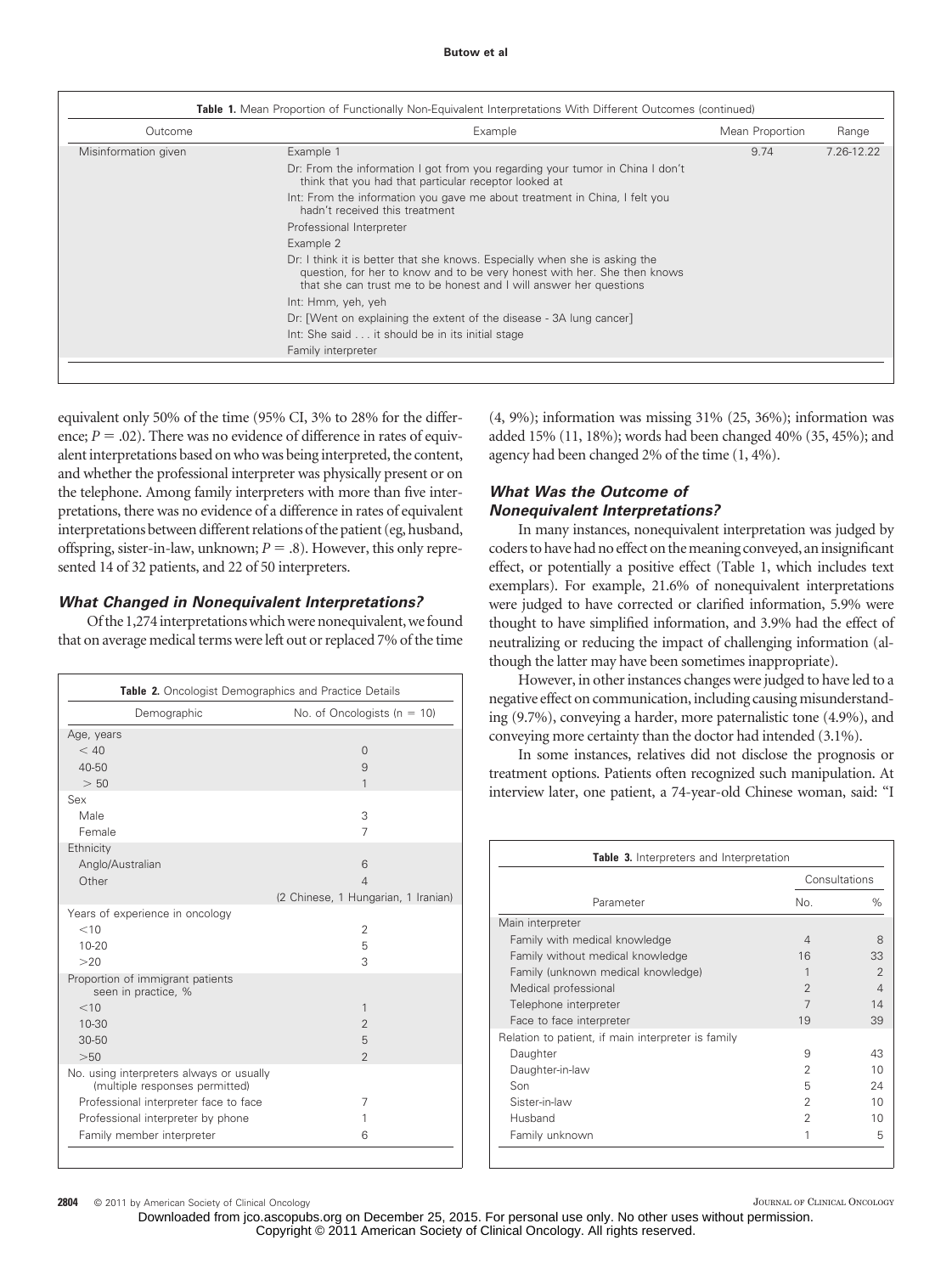|                                        |                | Table 4. Patient and Carer Demographics |                            |          |
|----------------------------------------|----------------|-----------------------------------------|----------------------------|----------|
|                                        |                | Patients                                |                            |          |
| Demographic                            | No.            | $(n = 32)$<br>%                         | Carers ( $n = 58$ )<br>No. | $\%$     |
| Age, years                             |                | 65                                      | 53                         |          |
| Range                                  |                | 55-75                                   | 42-55                      |          |
| Years in Australia                     |                | 20<br>13-35                             | 20<br>13-30                |          |
| Range<br>Language of patient           |                |                                         |                            |          |
| Chinese                                | 20             | 63                                      | 39                         | 67       |
| Arabic                                 | 5              | 16                                      | 9                          | 16       |
| Greek                                  | $\overline{7}$ | 22                                      | 10                         | 17       |
| English speaking ability*<br>Poor      | 16             | 50                                      | 10                         | 17       |
| Average                                | 13             | 41                                      | 10                         | 17       |
| Good                                   | 1              | 3                                       | 12                         | 21       |
| Unknown                                | $\overline{2}$ | 6                                       | 26                         | 45       |
| Cancer type                            |                |                                         |                            |          |
| Lung<br><b>Breast</b>                  | 12<br>5        | 38<br>16                                |                            |          |
| Other                                  | 15             | 47                                      |                            |          |
| Relationship to patient                |                |                                         |                            |          |
| Spouse/partner                         |                |                                         | 17                         | 29       |
| Child*                                 |                |                                         | 30                         | 52       |
| Sibling                                |                |                                         | 5                          | 9        |
| Other<br>Unknown                       |                |                                         | 3<br>3                     | 5<br>5   |
| Sex                                    |                |                                         |                            |          |
| Male                                   | 16             | 50                                      | 22                         | 38       |
| Female                                 | 16             | 50                                      | 29                         | 50       |
| Missing/unknown                        |                |                                         | 7                          | 12       |
| Relationship status<br>Married/defacto | 22             | 69                                      | 29                         | 50       |
| Single                                 | 9              | 28                                      | 5                          | 9        |
| Unknown                                | 1              | 3                                       | 24                         | 41       |
| Highest education level                |                |                                         |                            |          |
| Grade 12 or below                      | 19             | 59                                      | 12                         | 21       |
| Vocational/trade<br>University         | 5<br>6         | 16<br>19                                | 10<br>12                   | 17<br>21 |
| Unknown                                | $\overline{2}$ | 6                                       | 24                         | 41       |
| Religion                               |                |                                         |                            |          |
| Christianity                           | 14             | 44                                      | 13                         | 22       |
| <b>Buddhism</b>                        | 5              | 16                                      | 6                          | 10       |
| Muslim<br>Other/none/unknown           | 3<br>10        | 9<br>31                                 | 2<br>37                    | 3<br>64  |
| Medical background                     |                |                                         |                            |          |
| Yes                                    | 3              | 9                                       | $\overline{2}$             | 3        |
| <b>No</b>                              | 31             | 91                                      | 35                         | 57       |
| Unknown                                | $\mathbf 0$    |                                         | 24                         | 39       |
| Family/friends present<br>0            | 3              | 9                                       |                            |          |
| $\mathbf{1}$                           | 15             | 47                                      |                            |          |
| 2 or more                              | 14             | 44                                      |                            |          |

NOTE. Medians and interquartile ranges are shown for continuous variables. Frequencies (%) are shown for categorical variables.

For analysis purposes missing values were imputed as poor.

don't know English…What can I do?. . . I am already old, I won't be able to learn…The doctor wanted me to repeat [treatment]. At that moment, I knew [my condition is worse]. Deep down, I felt rather upset. Indeed, if you tell me directly, I wouldn't be so bothered."

In another example, the patient (a 78-year-old Chinese man) reported that "from my personal point of view, it [chemotherapy] may not be worth all the suffering. My wife. . . and I are on the same side [no further treatment]. Those two [sons] are on the doctor's side [to try chemotherapy]...."

## *Predictors of Nonequivalent Interpretations With Potentially Negative Outcomes*

The only statistically significant predictor of potentially negative nonequivalent interpretations was the number of years the patient had been in Australia ( $P = .03$ ), with decreasing likelihood of negative nonequivalent interpretations as the years in Australia increased (odds ratio  $= 0.82$  for each additional 10 years). Surprisingly, professional interpreters had a higher proportion of negative changes than did family or friends (26% *v* 21%), but this was not statistically significant  $(P = .2)$ . There were no significant differences between professional face-to-face versus phone interpreters.

### *Interpreter Talk When Not Interpreting*

Interpreters sometimes talked within the consultation on their own behalf (16.5% of professional interpreter speech and 49.3% of family interpreter speech). Most commonly this was to inform or explain (30% of additional talk), indicate agreement to either patient or doctor (21%), or confirm the patient had understood (12%). The function of such speech was most commonly psychosocial (32%).

# **DISCUSSION**

This study provides important new data on communication between oncologists, interpreters, and immigrants diagnosed with incurable cancer. In this sample of 32 patients requiring interpreters in 49 consultations, in only 53% was a professional interpreter present, with the rest relying on interpreting by a family member. This high rate of family involvement in interpretation is reported elsewhere in the literature. In a recent study, physicians treating breast cancer were surveyed regarding their use of interpreters in the past 12 months.<sup>19</sup> Forty-one percent reported using a trained medical interpreter, 21% a telephone language interpretation service, 76% bilingual staff untrained in interpretation, and 86% patients' friends or family members. Only one third reported good availability of trained medical interpreters which may explain their low rate of usage. We do not know why professional interpreters were (or were not) used in this study.

Professional medical interpreters are rigorously trained to provide sensitive interpretation of high fidelity, and have been shown to improve patient outcomes such as adherence to follow-up and reduced emergency department utilization and costs,<sup>20</sup> and clinician satisfaction with the quality of interpretation.<sup>21</sup> Nonprofessional interpreters have been reported to make significant errors in interpreting.<sup>22</sup> In our study, family interpreters had a significantly higher rate of nonequivalent interpretations than professionals, but these seemed mostly inconsequential. Potentially negative nonequivalent interpretations were made equally as often by family and professional interpreters, although qualitatively, our sense was that family members were more likely to deliberately hide diagnoses and prognoses. A number of experts in cross cultural communication have emphasized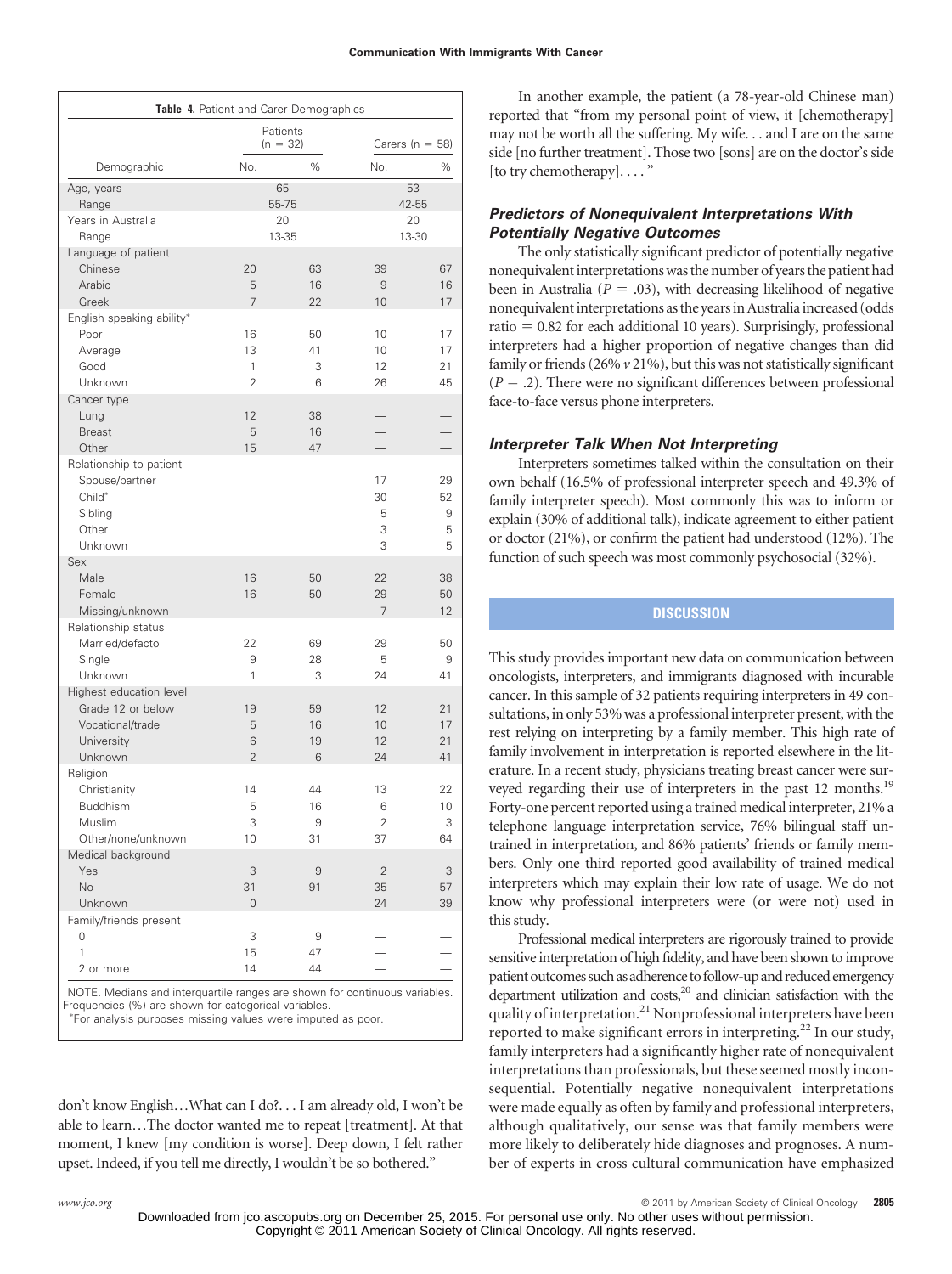#### **Butow et al**

the importance of using professional interpreters.<sup>23</sup> We in principle agree with this stand, despite patients sometimes preferring family interpreters and system challenges in ensuring professional interpreter presence; however, our data does not provide strong support for this.

It is noteworthy that there was no difference in the equivalency of interpretations of professional in-person and telephone interpreters in this study. Previous results in the general practice setting comparing interpreter modalities have produced conflicting results. Napoles et  $al<sup>21</sup>$  compared clinician satisfaction with in-person versus videoconference interpreters and found no difference in the rated quality of interpretation, although in person interpreters were judged to be more culturally competent. Another study<sup>24</sup> found that remote simultaneous interpreter services provided more functionally equivalent interpretations and were preferred by patients and clinicians over in-person consecutive interpretation, although the interpreters preferred the latter. In focus groups, interpreters of cancer consultations emphasized that for bad news consultations particularly, face-to-face interpretation was superior, to ensure that emotion and support was appropriately conveyed.<sup>25</sup> Finally, in a large randomized controlled trial of remote telephone interpretation, in-person interpretation, and a bilingual doctor for 1,201 families in a pediatric emergency department, Crossman et al<sup>26</sup> found similar concordance of understanding of discharge diagnosis between groups, and no differences in satisfaction ratings, although there was a trend favoring telephone over in-person interpretation. Thus, the evidence suggests that telephone interpretation may be logistically simpler, cheaper, and as effective, but in some circumstances (eg, bad news consultations), less preferable than face-to-face interpretation.

About one third of interpretations in this study were judged to be nonequivalent,with potentially negative consequences.Clinicians and trialists are required by regulation in most countries to ensure informed consent to standard treatments and clinical trials, so this is a concern.

However, many nonequivalent interpretations were judged by coders to have no or a positive effect on communication in the consultation, emphasizing that change is not necessarily bad. Researchers have noted that interpreters are not neutral participants in medical encounters, but rather employ deliberative strategies to manage provider-patient interactions.<sup>17,27</sup> Hsieh<sup>28</sup> termed these attempts co-diagnostician behaviors, and identified five varieties: assuming the provider's communicative goals; editorializing information for medical emphases; initiating information-seeking behaviors; participating in diagnostic tasks; and volunteering medical information to the patients. We observed interpreters trying sometimes to reassure the patient, and sometimes clarifying or simplifying information. Of note, this is not dissimilar to the behavior of many doctors, who also rush to console patients and may even contradict themselves in the process.<sup>29</sup>

There is controversy over whether such behaviors in interpreters is positive or negative. Hsieh $17,28$  believes they can be positive, but can also diminish the authority and control of the doctor, causing rifts between doctors and patients. She recommends training oncologists and interpreters to better negotiate how information will be conveyed during the consultation. A model where interpreters were integrated into the multidisciplinary team might be optimal, although hard to achieve in the current health system. Ways in which oncologists can work more effectively with interpreters have been identified in several

studies,18,23,25 and include keeping to the schedule so that interpreters' time is spent in the consultation, using a professional interpreter, briefing the interpreter on the case beforehand and discussing potential challenges, speaking directly to the patient rather than to the interpreter, checking patient understanding and paraphrasing, providing access to written information in the patient's language, and debriefing with the interpreter after the consultation.

A recent review<sup>22</sup> found that interventions improved doctors' knowledge about and attitudes to interpreters and increased the likelihood of these services being used when needed. Similarly, training about cancer and cancer clinical trials for interpreters increased knowledge.<sup>30</sup> To our knowledge, no one has investigated training doctors and interpreters together to negotiate their roles, language, and cultural approaches before the consultation. This may be one way to enhance communication during cancer consultations and improve outcomes for migrants with cancer.

The study sample was relatively small. Recruitment was a challenge in this vulnerable group. Therefore, generalizability to all exchanges between oncologists, interpreters, and patients is not assured. However, we recruited patients from nine hospitals and from a variety of backgrounds, increasing the likelihood of a representative sample. Because of small numbers we were unable to analyze language groups separately. While we did interview patients and carers after the consultation, we were not able to speak to interpreters, and it would have been of interest to obtain their perspective.

Strengths of the study included the audiotaping of two consultations, translation of all material, and the detailed coding. This was further supported by the interviews with patients and carers after the second consultation.

This study revealed a high level of nonequivalent interpretations during cancer consultations with patients newly diagnosed with incurable cancer. Most nonequivalent interpretations were seemingly inconsequential or positive, but a minority had the potential to cause misunderstanding or distress, and to disrupt the doctor-patient relationship. No differences were observed in the equivalency of professional face-to-face versus telephone interpreters, supporting the use of the latter if appropriate and convenient. Oncologists and interpreters alike could benefit from training in cultural competence, to negotiate their roles and use of culturally appropriate language, and educate interpreters in cancer specific issues.

### **AUTHORS' DISCLOSURES OF POTENTIAL CONFLICTS OF INTEREST**

The author(s) indicated no potential conflicts of interest.

## **AUTHOR CONTRIBUTIONS**

**Conception and design:** Phyllis N. Butow, David Goldstein, Rick Iedema, Maurice Eisenbruch

**Collection and assembly of data:** Phyllis N. Butow, Ming Sze, Lynley J. Aldridge, Sarah Abdo, Michelle Tanious, Janette Vardy, Ray Ashgari, Rina Hui

**Data analysis and interpretation:** Phyllis N. Butow, David Goldstein, Melaine L. Bell, Ming Sze, Sarah Abdo, Skye Dong, Rick Iedema, Maurice Eisenbruch **Manuscript writing:** All authors

**Final approval of manuscript:** All authors